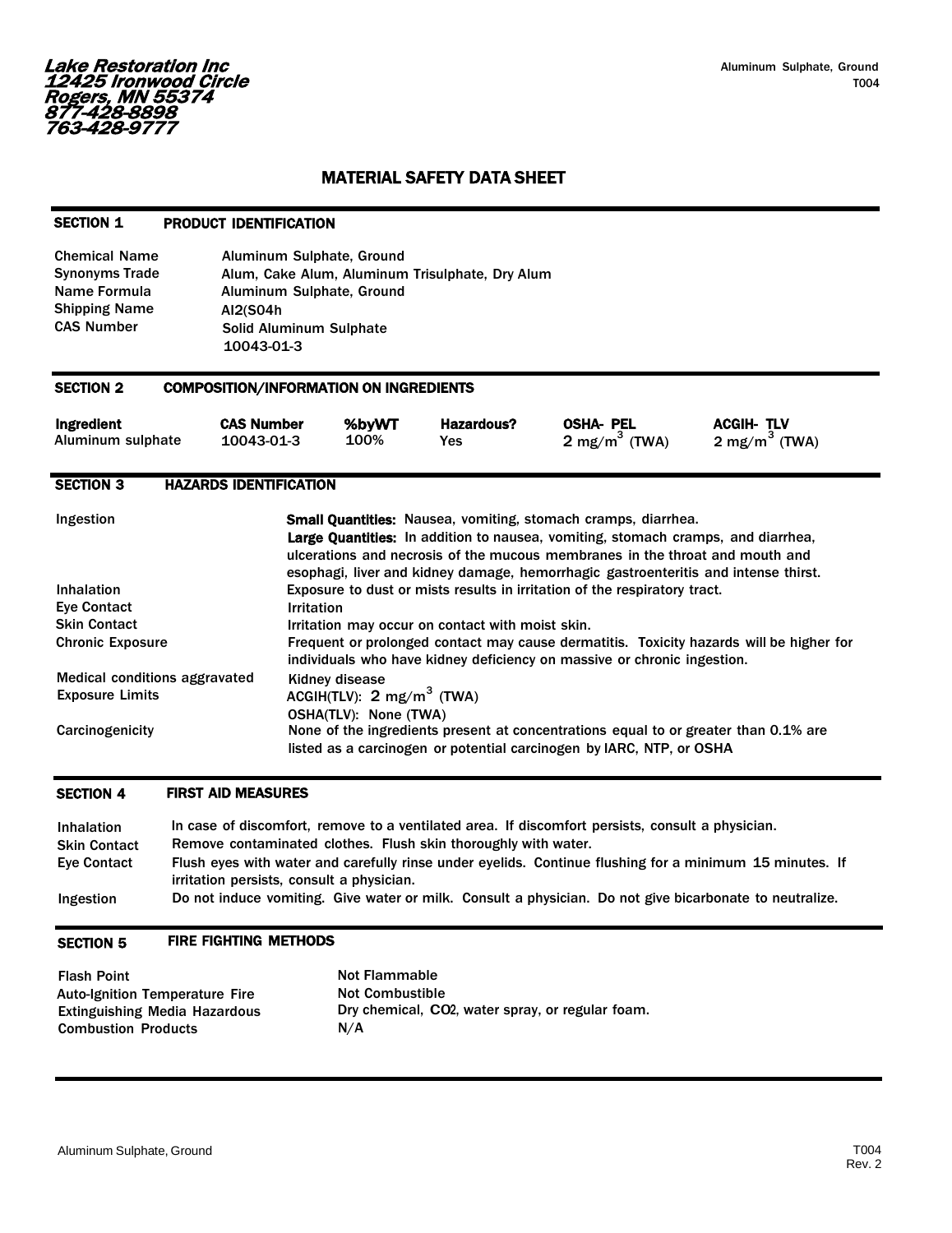# SECTION 6 HANDLING, RELEASES AND STORAGE

| <b>Handling Precautions</b> | Avoid generating dust during handling. Avoid prolonged or repeated skin contact.                                                                                                                                                                                          |
|-----------------------------|---------------------------------------------------------------------------------------------------------------------------------------------------------------------------------------------------------------------------------------------------------------------------|
| <b>Release Measures</b>     | Vacuum and place in an airtight container, keeping airborne dust generation to a minimum.                                                                                                                                                                                 |
|                             | Recycle if possible. Avoid contaminating surface, waterways, or sewers leading to surface water. Do<br>not flush with water. Will give a strong astringent taste to water supply. High concentration may<br>increase lead content of water if lead supply pipes are used. |
| <b>Storage Conditions</b>   | Store in a dry weather-proof area. Store away from bases. Due to risk of corrosion, do not store<br>this product in steel containers. Avoid generating or raising dust.                                                                                                   |

# SECTION 7 EXPOSURE CONTROLS / PERSONAL PROTECTION

| <b>Engineering Controls</b>   | Provide general and/or local exhaust ventilation to keep concentrations below ACGIH TLV.       |
|-------------------------------|------------------------------------------------------------------------------------------------|
| <b>Respiratory Protection</b> | Mask or full-face respirator should be provided if excessive dust concentrations occur. Normal |
| <b>Skin Protection</b>        | body-covering work clothing recommended.                                                       |
| Eve Protection                | Tight fitting goggles should be worn when dust concentration exceeds recommended               |
|                               | exposure limits.                                                                               |

### SECTION 8 PHYSICAL AND CHEMICAL PROPERTIES

| pH (1% Solution)                   | 3.7      |
|------------------------------------|----------|
| <b>Boiling Point</b>               | N/D      |
| <b>Melting Point</b>               | 770°C    |
| <b>Vapour Pressure</b>             | (1418°F) |
| <b>Vapour Density</b>              | N/A      |
| <b>Relative Density</b>            | N/A      |
| <b>Partition Coefficient</b>       | 2.7      |
| <b>Flash Point</b>                 | N/D      |
| <b>Autoignition Temperature</b>    | N/A      |
| Lower Flammable Limit              | N/A      |
| Upper Flammable Limit              | N/A      |
| <b>Explosive Properties Odour</b>  | N/A      |
| <b>Threshold Oxidizing</b>         | N/A      |
| <b>Properties Water Solubility</b> | N/A      |
|                                    | N/A      |
|                                    | 310      |
|                                    | g/L      |

# SECTION 9 STABILITY AND REACTIVITY

| <b>Stable</b>                            | Yes                                                                                                                                                                                                                       |
|------------------------------------------|---------------------------------------------------------------------------------------------------------------------------------------------------------------------------------------------------------------------------|
| <b>Conditions and Materials to Avoid</b> | High Humidity: Hydrolysis of aluminum sulphate to sulphuric acid will occur<br>under conditions of high humidity. Also, high humidity will cause a decrease in pH<br>of aqueous solutions (a 1% solution has a pH of 3.7) |
| <b>Hazardous Decomposition Products</b>  | Decomposes to sulphur oxides $(SO2$ and $SO3$ at high temperatures (above<br>770°C $(1418°F)$                                                                                                                             |

## SECTION 10 TRANSPORT INFORMATION

Transport Canada (TC) Shipping Name **Aluminum Sulphate, solid** 

Placards are not required for this product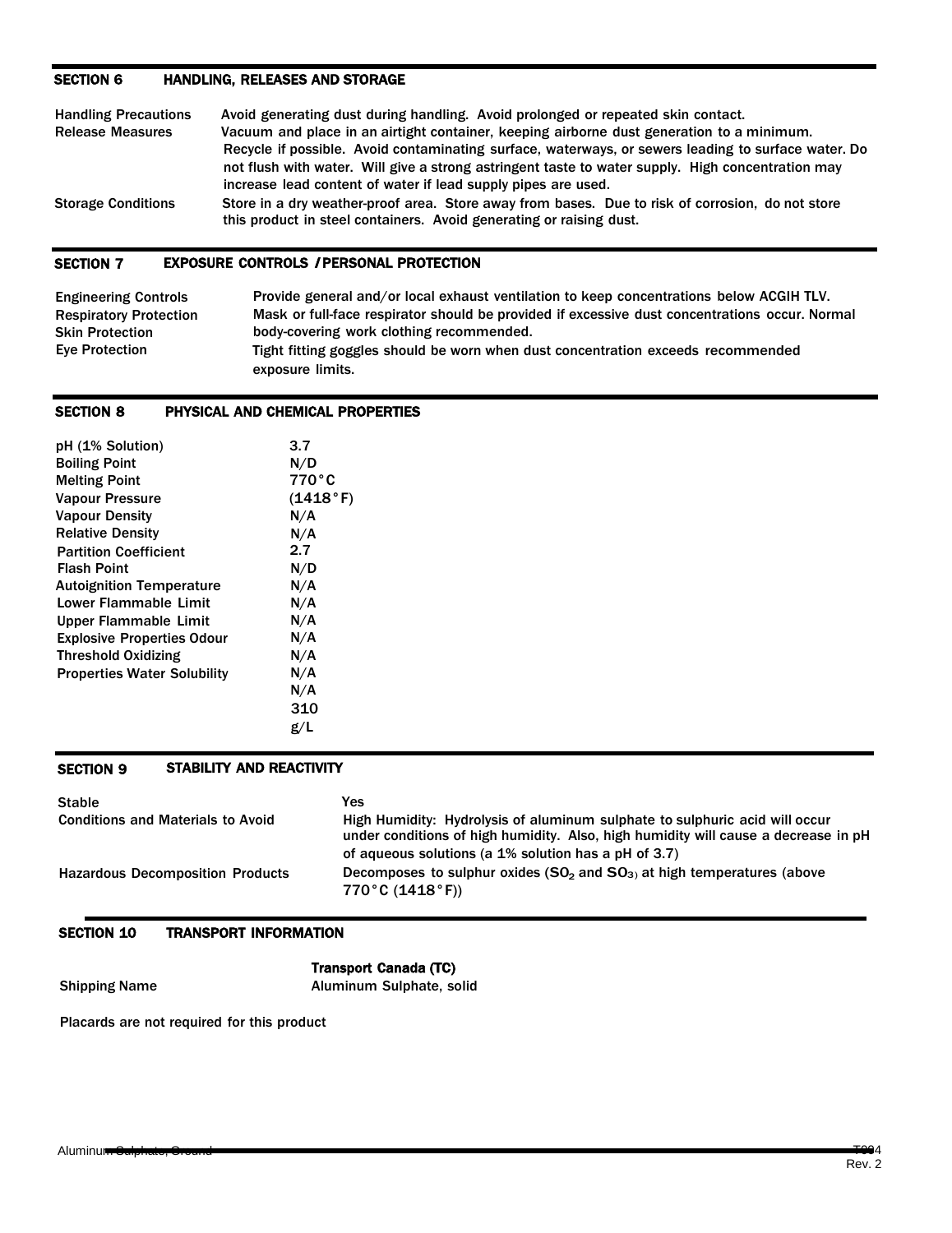# SECTION 11 REGULATORY INFORMATION

| Canada                                                                                                                                     |                                                                                                                                                                                                                                                                                  |
|--------------------------------------------------------------------------------------------------------------------------------------------|----------------------------------------------------------------------------------------------------------------------------------------------------------------------------------------------------------------------------------------------------------------------------------|
| <b>WHMIS Classification</b>                                                                                                                | <b>Class E - Corrosive</b>                                                                                                                                                                                                                                                       |
| <b>United States</b>                                                                                                                       |                                                                                                                                                                                                                                                                                  |
| Section 313 Supplier Notification                                                                                                          | This product contains no chemical concentration subject to the reporting requirements<br>of section 313 of the Emergency Planning and Community Right-To-Know Act of<br>1986 (Title III of SARA) and of 40 CFR 372.                                                              |
| <b>TCSA-DSL (USA and Canada)</b>                                                                                                           | This substance or all the ingredients of this product are on the Domestric<br>Substances List, Canadian Environmental Protection Agency (Canada), as well as<br>on the Chemical Substances Inventory (USA). The presence on these lists does not<br>require any legal reporting. |
| <b>Europe</b><br><b>EEC Classification</b><br><b>Warning Symbol</b><br><b>Warning Word Risk</b><br><b>Phrases Safety</b><br><b>Phrases</b> | Хi<br><b>Irritant</b><br>R36/37/38: Irritating to eyes, respiratory system and skin.<br>S24/25: Avoid contact with skin and eyes. S29: Do not empty into drains.                                                                                                                 |

#### ACGIH CAS# DSL EC IARC N/A N/D **NSF** NTP OSHA PEL RQ TLV TWA **WHMIS** American Conference of Governmental Industrial Hygienists Chemical Abstracts Service Registry Number Domestic Substances List European Community International Agency for Research on Cancer Not Applicable Not Determined National Sanitation Foundation (United States) National Toxicology Program Occupational Safety and Health Administration (United States) Permissible Exposure Limit Reportable Quantity Threshold Limit Value Time Weighted Average Workplace Hazardous Material Information System

### SECTION 13 NSF CERTIFICATION INFORMATION



SECTION 12 LEGEND

STION 13 NSF CERTIFICATION INFORMATION<br>The maximum dosage in drinking water is 150 mg/L, according to NSF Standard 60.

#### Certified to ANSI/NSF 60

SECTION 14 NOTES